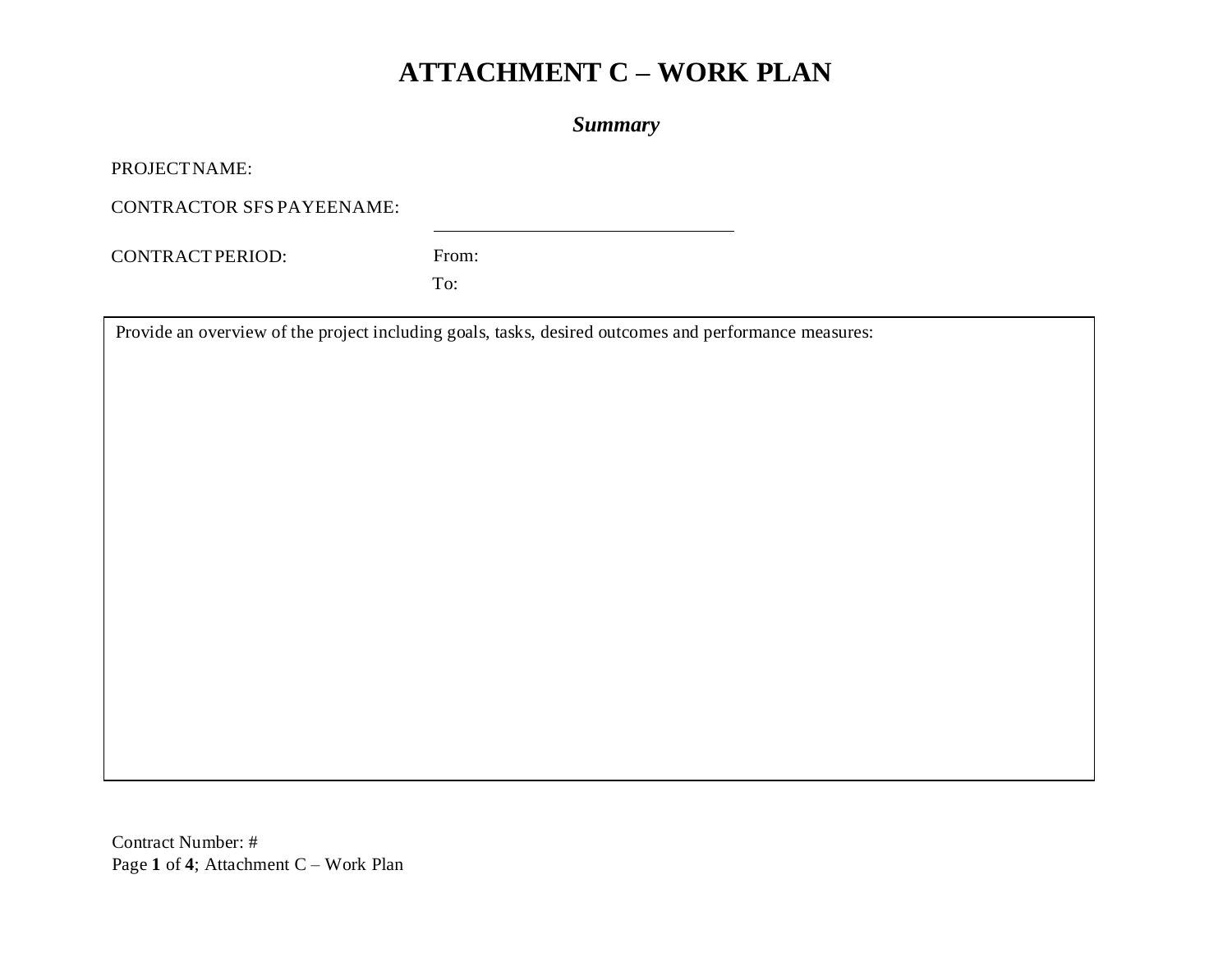| <b>Detail</b>    |               |                           |
|------------------|---------------|---------------------------|
| <b>OBJECTIVE</b> | <b>TASKS</b>  | PERFORMANCE MEASURES      |
| 1.               | a.            | $\overline{\mathbf{i}}$ . |
|                  |               | ii.                       |
|                  |               | iii.                      |
|                  | $b$ .         | $\overline{\mathbf{i}}$ . |
|                  |               | $\overline{ii}$ .<br>iii. |
|                  | $\mathbf{c}.$ | $\overline{\mathbf{i}}$ . |
|                  |               | ii.                       |
|                  |               | iii.                      |
|                  |               |                           |

Contract Number: # Page **2** of **4**; Attachment C – Work Plan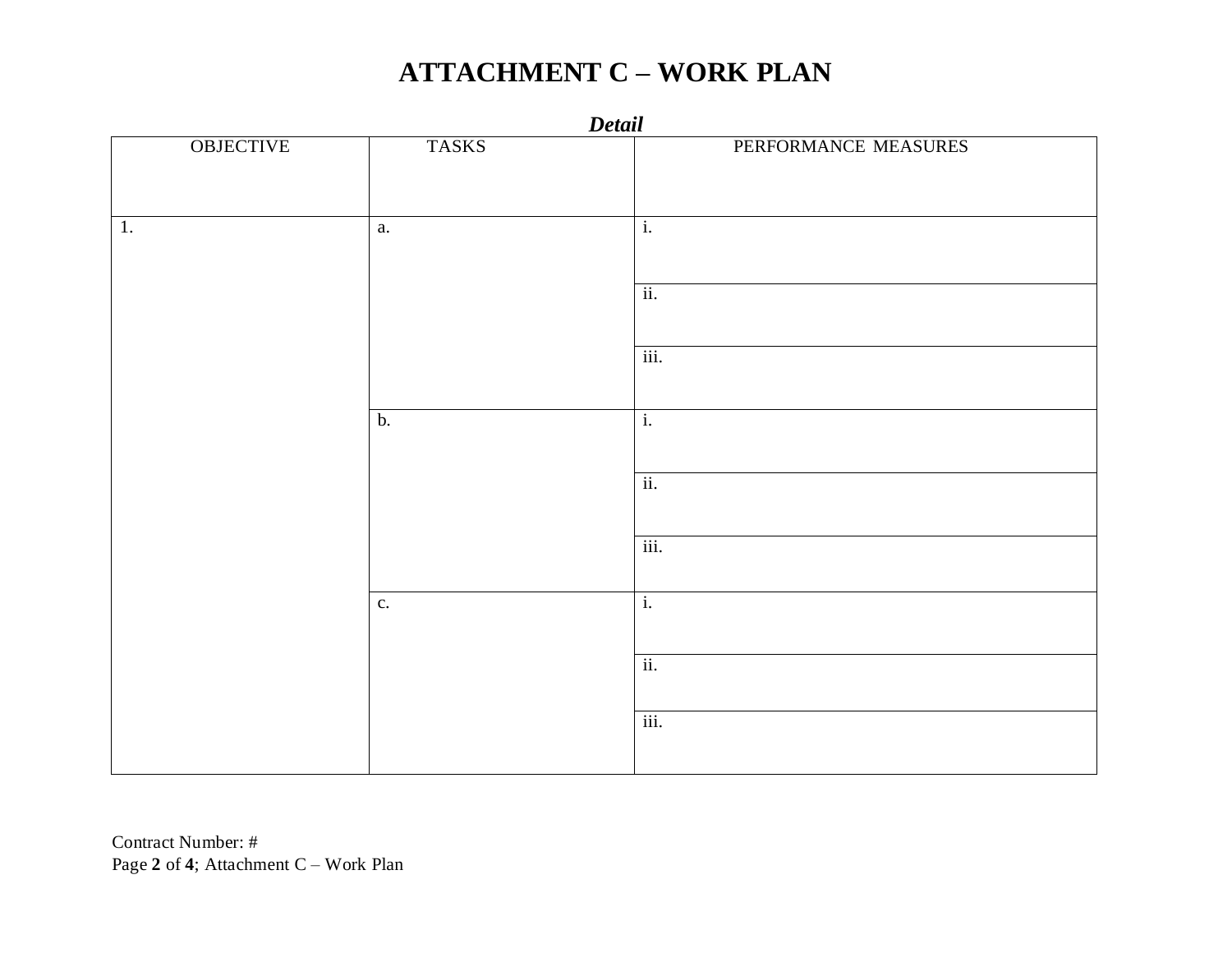| <b>OBJECTIVE</b> | <b>TASKS</b>   | PERFORMANCE MEASURES |
|------------------|----------------|----------------------|
|                  |                |                      |
|                  |                |                      |
|                  |                |                      |
| 2:               | a.             | $\mathbf{i}$ .       |
|                  |                |                      |
|                  |                | ii.                  |
|                  |                |                      |
|                  |                |                      |
|                  |                | iii.                 |
|                  |                |                      |
|                  | $\mathbf b$ .  | $\rm i.$             |
|                  |                |                      |
|                  |                | $\overline{ii}$ .    |
|                  |                |                      |
|                  |                | iii.                 |
|                  |                |                      |
|                  | $\mathbf{c}$ . | $\mathbf{i}$ .       |
|                  |                |                      |
|                  |                | $\overline{ii}$ .    |
|                  |                |                      |
|                  |                | iii.                 |
|                  |                |                      |
|                  |                |                      |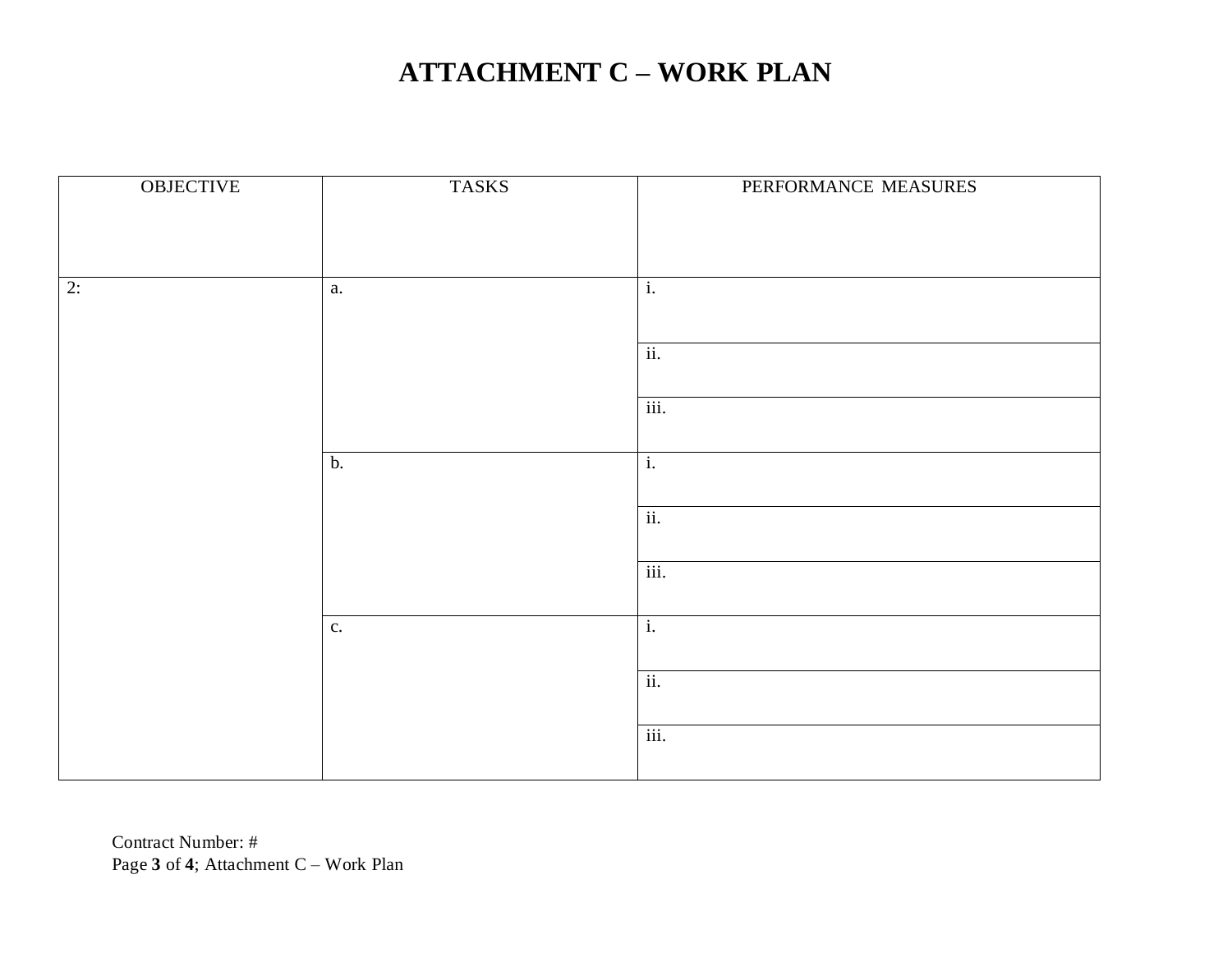| <b>OBJECTIVE</b> | <b>TASKS</b>   | PERFORMANCE MEASURES      |
|------------------|----------------|---------------------------|
|                  |                |                           |
| $\overline{3}$ : | a.             | $\overline{\mathbf{i}}$ . |
|                  |                |                           |
|                  |                | $\overline{ii}$ .         |
|                  |                |                           |
|                  |                | $\overline{\text{iii}}$ . |
|                  |                | $\overline{\mathbf{i}}$ . |
|                  | b.             |                           |
|                  |                | ii.                       |
|                  |                |                           |
|                  |                | iii.                      |
|                  |                |                           |
|                  | $\mathbf{c}$ . | $\mathbf{i}$ .            |
|                  |                | ii.                       |
|                  |                |                           |
|                  |                | iii.                      |
|                  |                |                           |

Contract Number: # Page **4** of **4**; Attachment C – Work Plan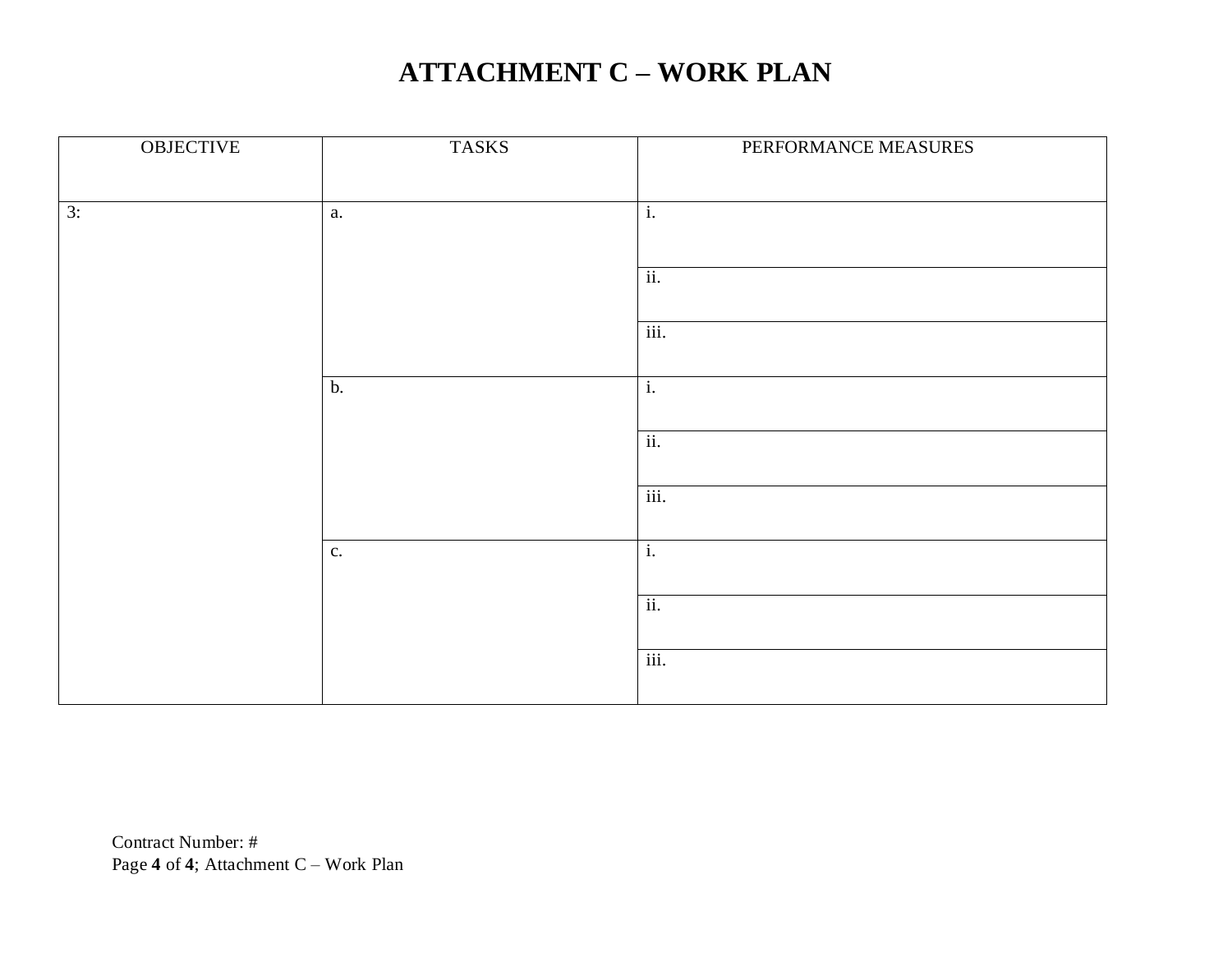| <b>OBJECTIVE</b> | <b>TASKS</b>   | PERFORMANCE MEASURES      |
|------------------|----------------|---------------------------|
|                  |                |                           |
|                  |                |                           |
| 4.               | a.             | $\overline{\mathbf{i}}$ . |
|                  |                |                           |
|                  |                | $\overline{ii}$ .         |
|                  |                |                           |
|                  |                |                           |
|                  |                | iii.                      |
|                  |                |                           |
|                  | b.             | $\overline{\mathbf{i}}$ . |
|                  |                |                           |
|                  |                | $\overline{ii}$ .         |
|                  |                |                           |
|                  |                |                           |
|                  |                | iii.                      |
|                  |                |                           |
|                  | $\mathbf{c}$ . | $\overline{\mathbf{i}}$ . |
|                  |                |                           |
|                  |                | ii.                       |
|                  |                |                           |
|                  |                | $\overline{\text{iii}}$ . |
|                  |                |                           |
|                  |                |                           |

Contract Number: # Page **5** of **4**; Attachment C – Work Plan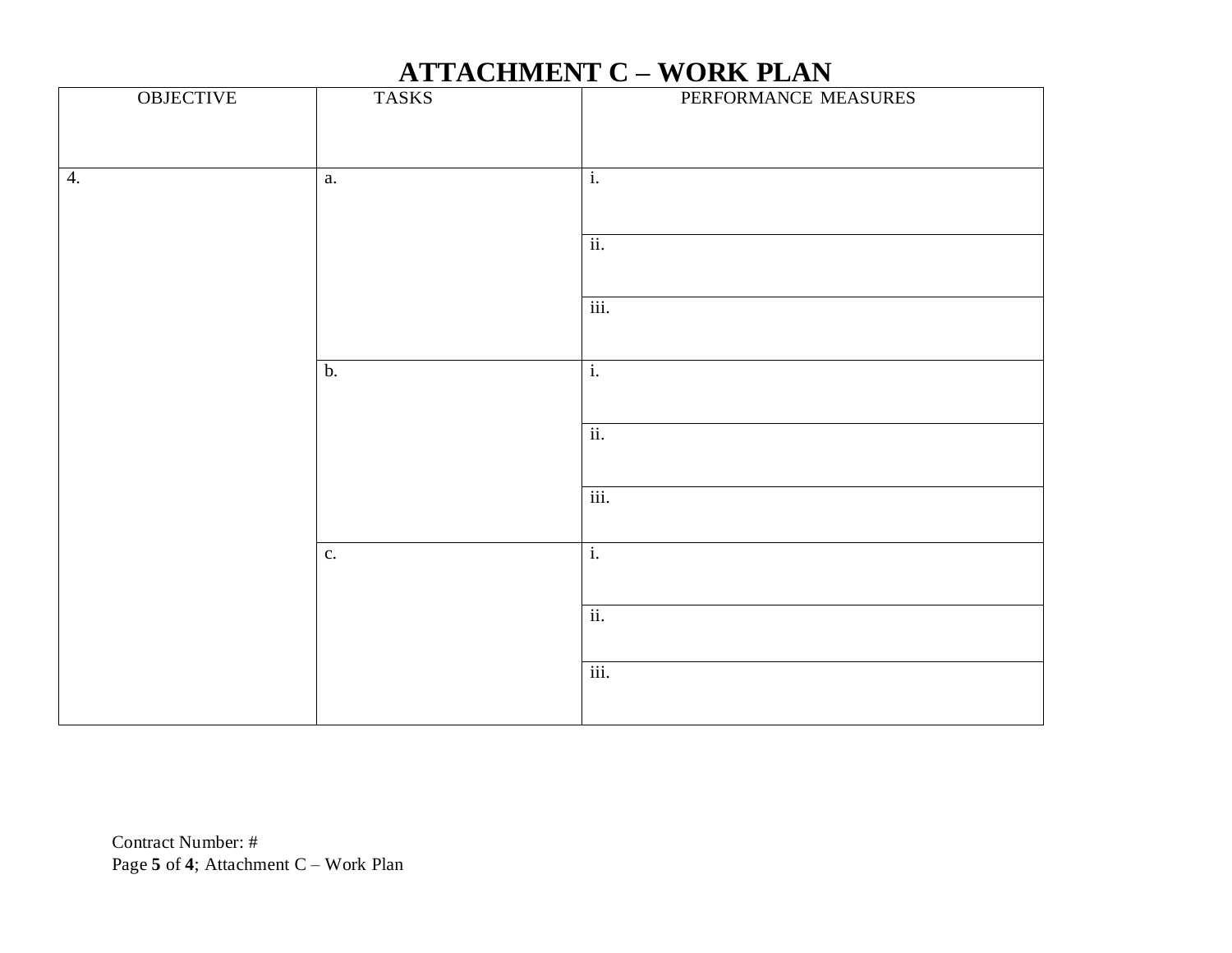| <b>OBJECTIVE</b> | <b>TASKS</b>   | PERFORMANCE MEASURES      |
|------------------|----------------|---------------------------|
|                  |                |                           |
|                  |                |                           |
| $\overline{5}$ . | a.             | $\overline{\mathbf{i}}$ . |
|                  |                |                           |
|                  |                | ii.                       |
|                  |                |                           |
|                  |                | iii.                      |
|                  |                |                           |
|                  | b.             | $\overline{\mathbf{i}}$ . |
|                  |                |                           |
|                  |                | ii.                       |
|                  |                |                           |
|                  |                | iii.                      |
|                  |                |                           |
|                  | $\mathbf{c}$ . | $\overline{\mathbf{i}}$ . |
|                  |                |                           |
|                  |                | ii.                       |
|                  |                |                           |
|                  |                | iii.                      |
|                  |                |                           |

Contract Number: # Page **6** of **4**; Attachment C – Work Plan